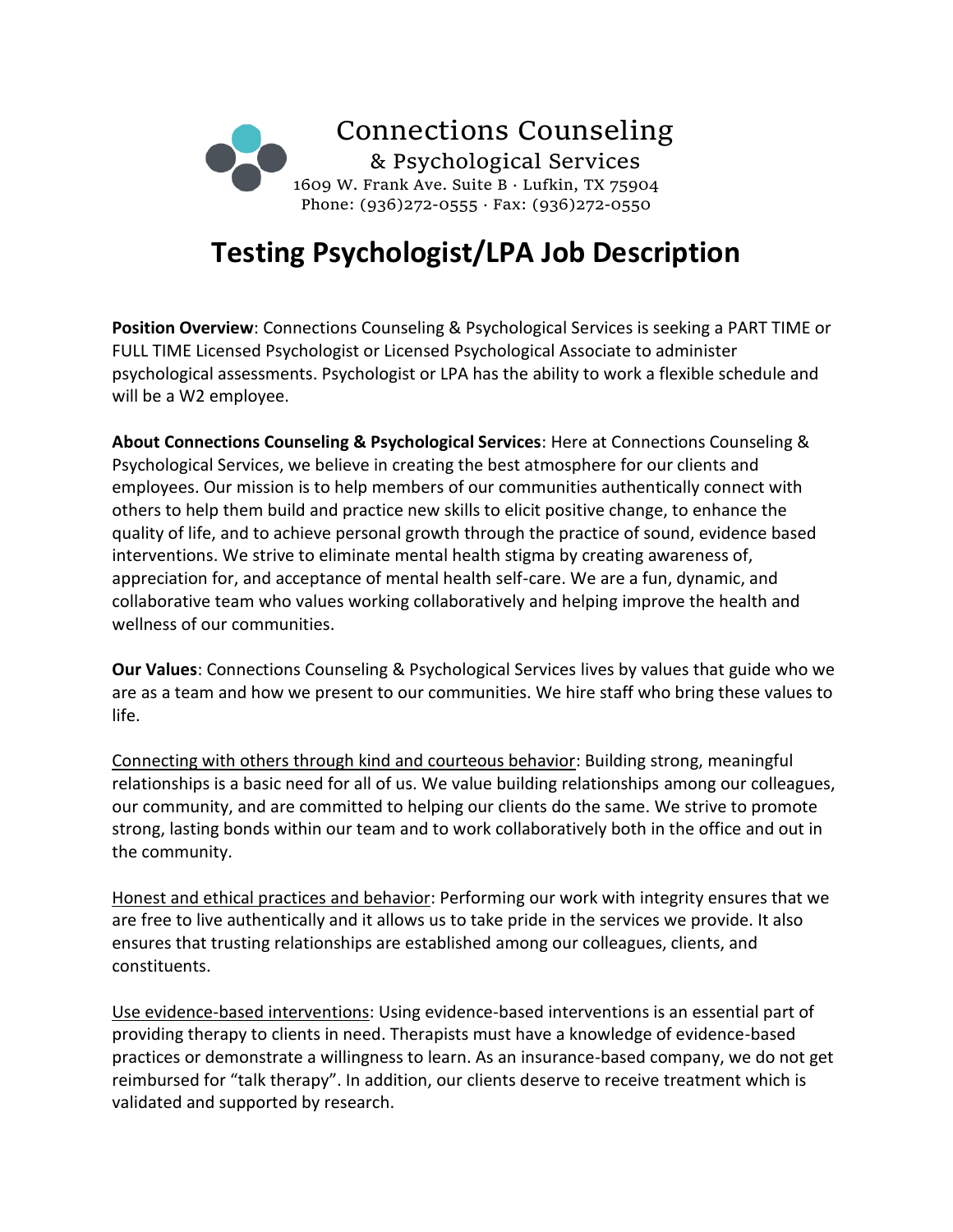Team Player Mentality: At Connections we realize that there is no one who is an expert on everything. We work together to collaborate and meet the needs of our clients, our community, and each other. We demonstrate a willingness to learn from each other, while also having the heart of a teacher regarding our own areas of knowledge and expertise.

Willingness to be open about expressing needs/wants/problems/solutions: Healthy communication is imperative in any relationship. We strive to maintain openness and honesty within our work relationships so they can remain free of conflict and negativity.

Practice self-care, self-awareness, personal reflection, and insight: At Connections, we are in the business of caring for others, which means we must first care about ourselves. Recognizing and meeting our needs in healthy ways, spending time on our own personal development, and demonstrating insight into the impact we have on others is a responsibility.

Serving the community: Part of our mission is to contribute to promoting wellness and reducing the stigma of mental illness within the community through community involvement, speaking engagements, and financial contributions. It is our goal to reach more people and provide psychoeducational services to students, teachers + administration, and businesses through regular outreach in the community.

Invest in quality: We're committed to providing the best atmosphere for our clients and our team. Our commitment is seen in our beautiful workspace for our employees and a comforting space for our clients.

## **Reports to**: Dr. Laura Beth Cooper/Psychologist

## **Duties/Responsibilities**:

- Conduct a minimum of 2-4 evaluations per week (to include intake sessions, in-person testing and feedback)
- Complete psychological and/or neuropsychological report writing
- Demonstrate professionalism by working as a team player alongside office staff, owner, therapists, and trainees
- Operate in an ethical manner alongside state and national guidelines (APA)

#### **We provide:**

- Steady referral stream
- Flexible schedule
- Competitive compensation
- Credentialing
- Access to test administration and scoring materials
- Access to HIPAA compliant EHR system and telehealth platform
- Billing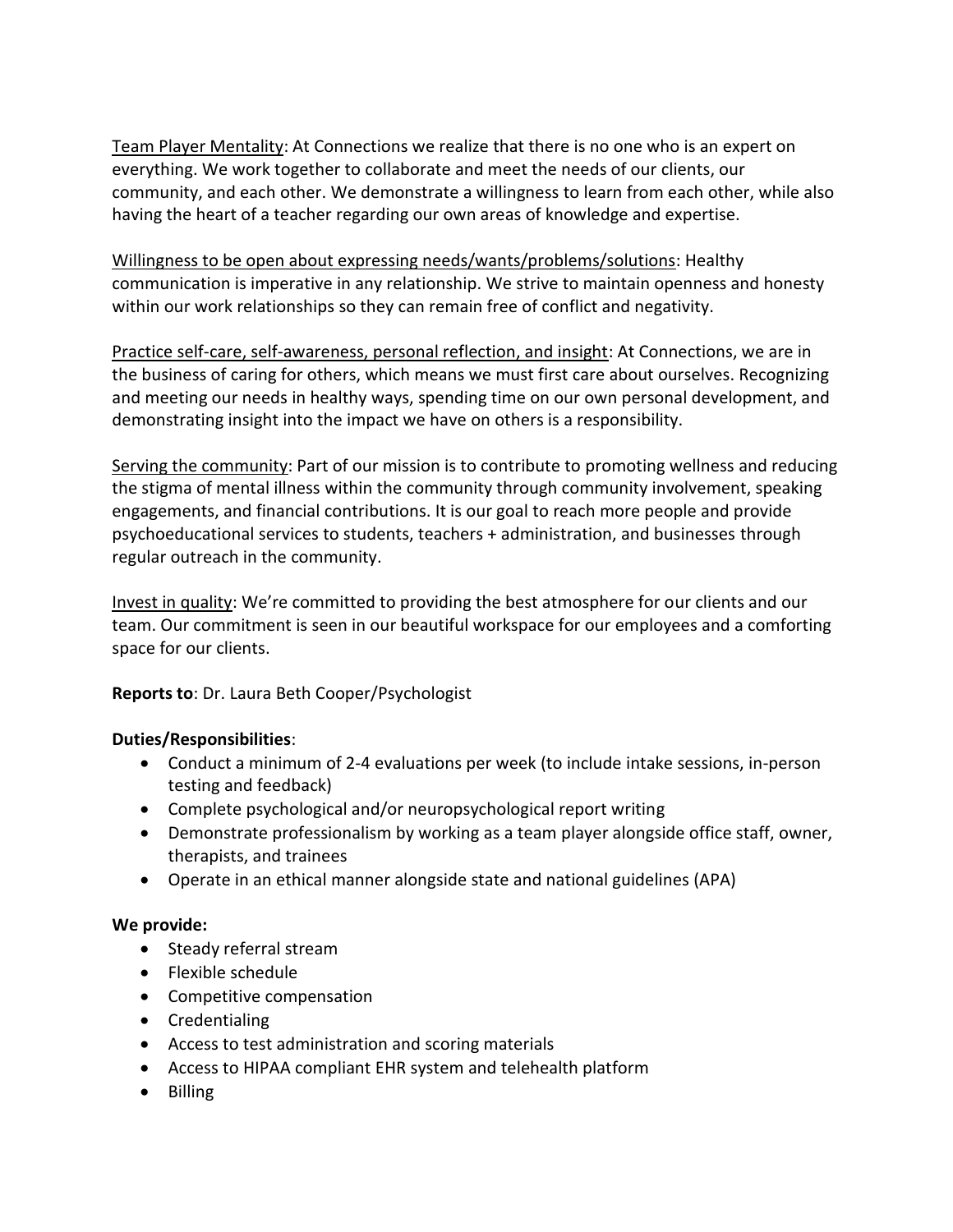- Administrative support for patient scheduling and office management
- Use of fully renovated office space and a welcoming and peaceful atmosphere
- Opportunities for professional networking
- Regular peer consultation and/or supervision
- Liability Insurance coverage

## **Qualifications and Skills**:

- Post-doc trainees in Texas seeking a psychology license are encouraged to apply
- Applicant MUST have obtained a Doctorate degree in Psychology or be licensed as a psychological associate in Texas
- Obtain a Texas license (in good standing) or be license eligible
- Prior training experience with assessment/administration/scoring/interpreting
- Ability to maintain positive relationships with clients
- Excellent interpersonal skills including assertive communication
- Interest in strong professional relationships with fellow team members
- Ongoing effort to increase multicultural competence and inclusiveness
- Align with Connections Counseling & Psychological Services mission, vision, and values.
- Must be punctual in reporting to work.
- Be organized and detail oriented.
- Be able to work independently on tasks assigned.
- Have strong written and verbal communication skills and strong interpersonal skills.

## **This position is not right for you if you're:**

- Someone just looking for a job to clock in and out of.
- Someone who doesn't feel passion for our mission, vision and values.
- Someone who's not a team player or prefers not to work collaboratively.
- Someone who wants to own their own business in the near future. If that's you, awesome! But we're not the place for you. We dedicate a lot of time to our teams, and provide the flexibility, autonomy and space to allow each member of our team to get creative in their role. The ideal person is invested in time and energy in Connections Counseling & Psychological Services.
- Someone who doesn't like to hop in and help others get their work done we highly value teamwork.
- Disorganized.
- Someone who has difficulty communicating and diffusing client issues.
- Someone who needs direction.

## **This position perfect for you if you're:**

- Aligned with Connections Counseling & Psychological Services mission, vision, and values.
- Energized by helping others in a team and contributing to the growth of Connections Counseling & Psychological Services.